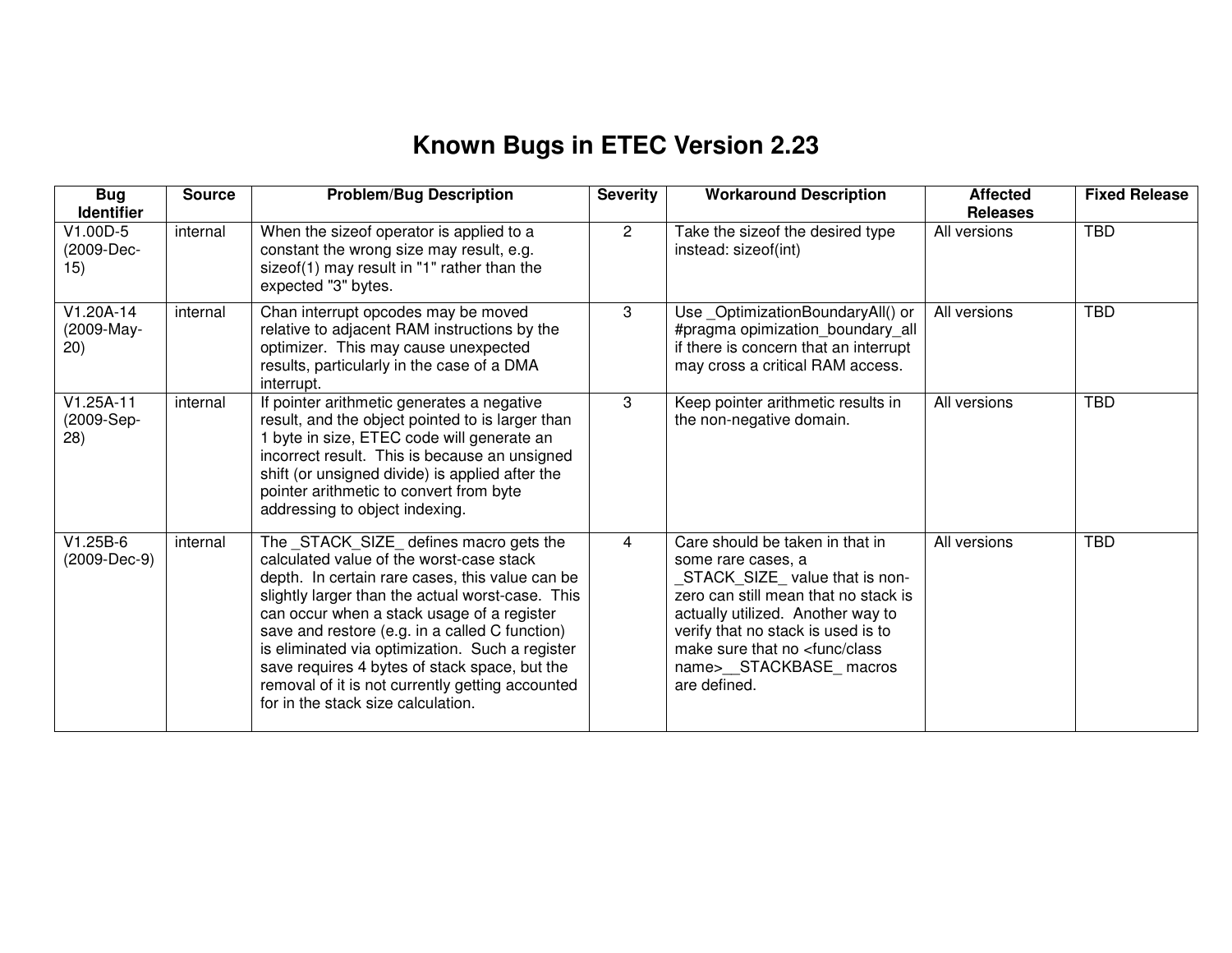| $V1.25B-7$<br>(2009-Dec-<br>11) | internal &<br>customer | The optimizer/analyzer does not yet support<br>reentrant functions, whether they be callable<br>C functions or ETEC code fragments.<br>Reentrance is supposed to be detected and<br>cause an error, but in some cases this<br>detection failed, allowing for optimization to<br>continue. Sometimes the result could be a<br>linker crash, or sometimes invalid code<br>generation, or in some cases working code<br>resulted. | 3              | Avoid writing reentrant functions<br>until the ETEC optimizer/analyzer<br>fully supports them.                                                               | All versions     | V1.25C<br>(reentrance<br>detection),<br>TBD (support<br>reentrance) |
|---------------------------------|------------------------|--------------------------------------------------------------------------------------------------------------------------------------------------------------------------------------------------------------------------------------------------------------------------------------------------------------------------------------------------------------------------------------------------------------------------------|----------------|--------------------------------------------------------------------------------------------------------------------------------------------------------------|------------------|---------------------------------------------------------------------|
| $V2.23B-1$<br>(2014-Mar-<br>18) | internal               | Incompatible artray re-declarations could<br>sometimes pass through without error.                                                                                                                                                                                                                                                                                                                                             | 3              | Correct code.                                                                                                                                                | All versions     | V2.30A                                                              |
| $V2.23B-2$<br>(2014-Mar-<br>18) | internal               | Found cases where bitfields and Bool bit<br>arrays were not handled in type compares<br>leading to compilation errors being reported<br>that should not be errors.                                                                                                                                                                                                                                                             | 3              | These problems are generally<br>triggered by re-declarations - avoid<br>re-declarations.                                                                     | All versions     | V2.30A                                                              |
| $V2.23B-3$<br>(2014-Mar-<br>18) | internal               | The linker reports scratchpad usage (warning)<br>in cases where it was not actually an issue,<br>but it only occurred if there was at least some<br>actual scratchpad usage.                                                                                                                                                                                                                                                   | 4              | None needed.                                                                                                                                                 | All versions     | V2.30A                                                              |
| $V2.23B-4$<br>(2014-Mar-<br>18) | internal               | Compiler warning 933 regarding use of non-<br>HSR conditions before HSRs in the if-else<br>array was overzealous resulting in annoying<br>warnings - this has been improved.                                                                                                                                                                                                                                                   | 4              | None needed.                                                                                                                                                 | All versions     | V2.30A                                                              |
| $V2.23B-5$<br>(2014-Mar-<br>18) | internal               | In some cases when making a fragment call,<br>and the fragment is contiguous with the calling<br>code (i.e. jump can be eliminated), the link-<br>time optimizer mistakenly optimizes out code<br>it should not.                                                                                                                                                                                                               | $\overline{2}$ | This situation, if encountered, can<br>be corrected by re-arranging the<br>code to prevent the fragment call<br>and fragment code from being<br>continguous. | V2.00A and newer | <b>TBD</b>                                                          |
| $V2.23B-6$<br>(2014-Jun-6)      | customer               | When the -I compiler/preprocessor search<br>path option is used with an absolute path, and<br>the path ends with a backslash, the C<br>preprocessor fails to search the path properly.                                                                                                                                                                                                                                         | 3              | Eliminate the trailing backslash<br>from the path.                                                                                                           | All versions     | V2.30A                                                              |